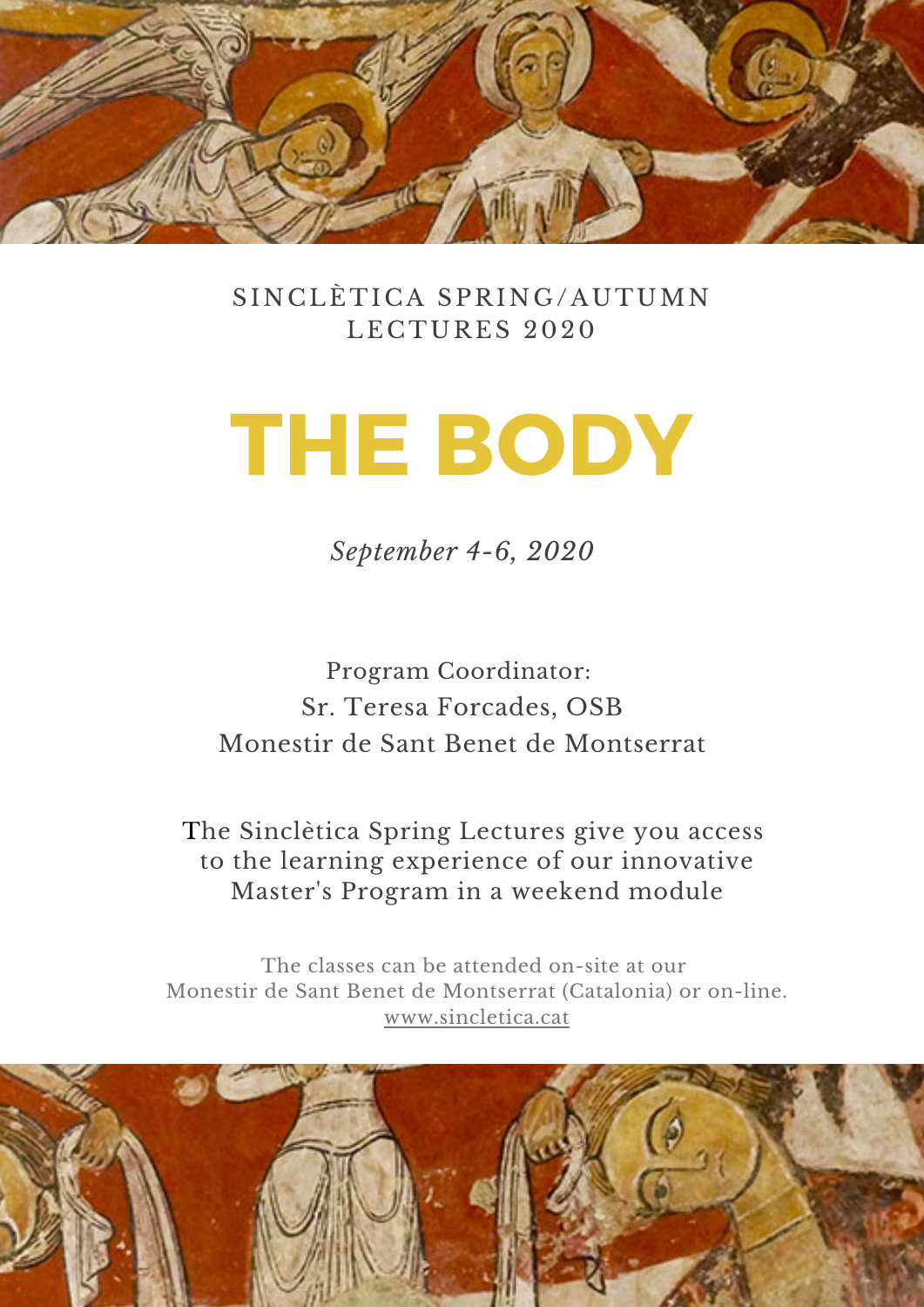## THE TOPIC OF THE SINCLÈTICA SPRING/AUTUMN LECTURES 2020 WILL BE THE BODY

- A team of five international professors will be sharing **Five Pearls** on the BODY from the perspective of Literature, Bible, Fine Arts, Theology and Music. **Pearls** are literary, artistic or musical works, theological writings or biblical passages that the subjectivity of the professor finds particularly helpful or illuminating; **monastic wisdom has always known that experience and knowledge cannot be separated**; a key element of our master's program is that the professors will share with the students not only their expertise on the subject, but also their personal link to it.

- The classes can be attended on-site at our Monastery or online. Registering on-line gives access to the live streaming of the classes and also to the stored videos for later viewing; during the streaming, on-line participants will be able to interact with the professors and with the on-site students via Zoom platform.

- The language is English. The videos will be automatically subtitled in English and a week later in Catalan and Spanish. The videos will be available to all students during 30 days.

> The fee is 100€; scholarships are available; don't hesitate to ask. All interested, please write to Sr. Teresa Forcades at: secretariaTFV@monestirsantbenetmontserrat.cat [www.sincletica.cat](http://www.sincletica.cat/)